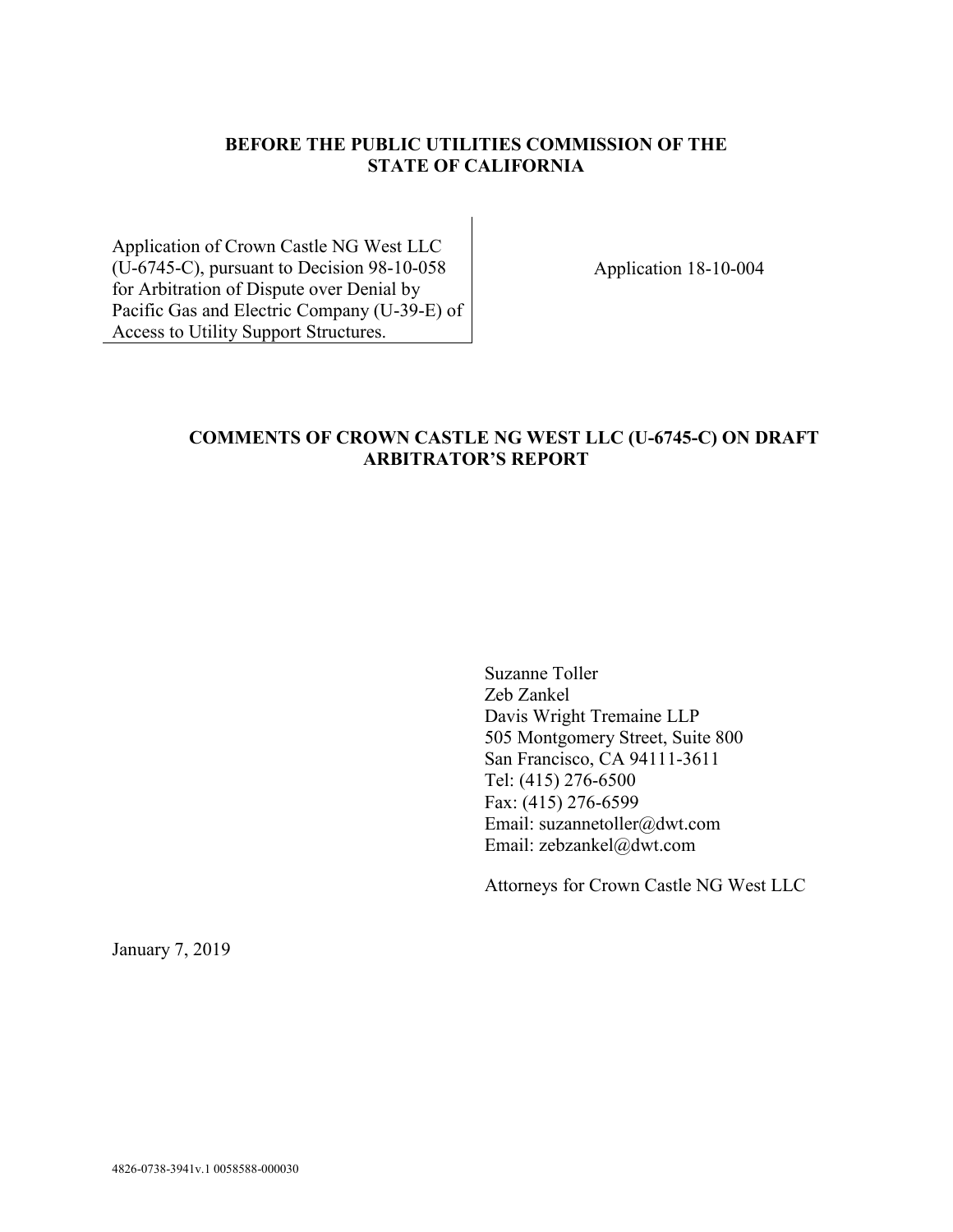# **TABLE OF CONTENTS**

|      |           |                                                                                                                                                                                                                                         | Page |
|------|-----------|-----------------------------------------------------------------------------------------------------------------------------------------------------------------------------------------------------------------------------------------|------|
| I.   |           |                                                                                                                                                                                                                                         |      |
| II.  |           |                                                                                                                                                                                                                                         |      |
|      | A.        | The Draft Report acknowledges the Commission's jurisdiction to ensure<br>Crown Castle is able to purchase the space needed to attach facilities, yet<br>fails to exercise that jurisdiction thereby devaluing the arbitration process 4 |      |
|      | <b>B.</b> | Without explanation, the Draft Report rejects Crown Castle's proposal to<br>purchase space needed to attach on the same terms that PG&E historically                                                                                    |      |
|      | C.        | By rejecting Crown Castle's proposal to purchase space needed to attach,<br>the Draft Report overlooks PG&E's discriminatory and anticompetitive<br>practices, and wrongly shifts the burden of proof to Crown Castle 8                 |      |
|      | D.        | The required balance of interests, noted in the Draft Report, heavily favors                                                                                                                                                            |      |
|      | E.        | The Draft Report accepts the false dilemma presented by PG&E that<br>selling less space to Crown Castle (and other CLCs) than to ILECs would                                                                                            |      |
|      | F.        | At a minimum, the Arbitrator should affirm that past requests for access<br>should be permitted for space requested without tenant obligations, and<br>prevent ongoing blanket denials to Crown Castle purchase requests 15             |      |
| III. |           |                                                                                                                                                                                                                                         |      |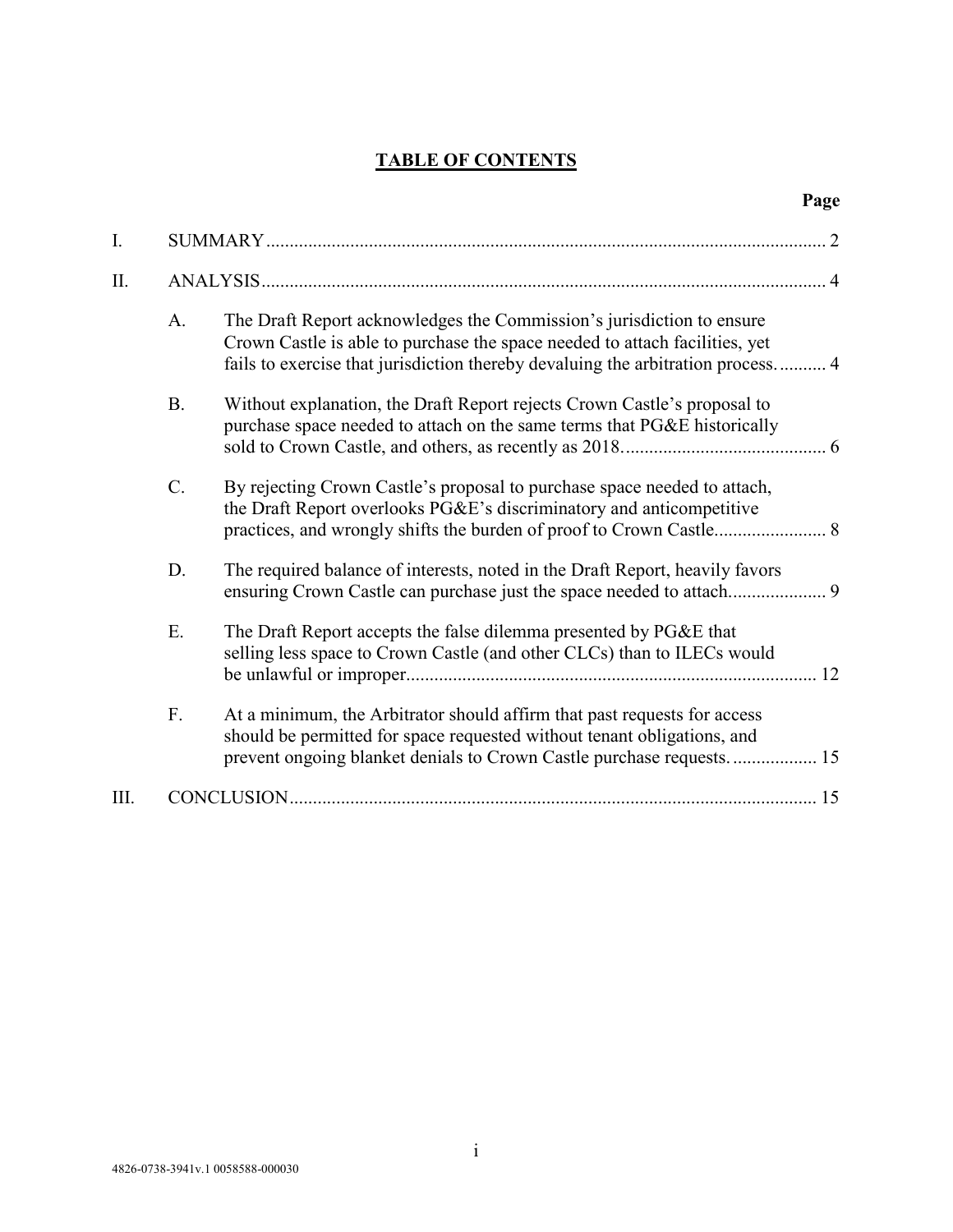#### **BEFORE THE PUBLIC UTILITIES COMMISSION OF THE STATE OF CALIFORNIA**

Application of Crown Castle NG West LLC (U-6745-C), pursuant to Decision 98-10-058 for Arbitration of Dispute over Denial by Pacific Gas and Electric Company (U-39-E) of Access to Utility Support Structures.

Application 18-10-004

### **COMMENTS OF CROWN CASTLE NG WEST LLC (U-6745-C) ON DRAFT ARBITRATOR'S REPORT**

Pursuant to California Public Utilities Commission (the "Commission") Decision 98-10- 058 ("ROW Decision"), and the *Assigned Commissioner's Scoping Memo and Ruling* ("Scoping Memo") issued December 10, 2018, Crown Castle NG West LLC (U-6745-C) ("Crown Castle") respectfully submits these comments on the *Draft Arbitrator's Report* ("Draft Report") issued December 19, 2018.

The Draft Report inexplicably condones PG&E's unlawful practice of denying Crown Castle's requests to purchase pole space. These denials run directly contrary to the ROW Decision, which sets forth requirements to remove barriers to pole access and telecommunications competition for competitive carriers. The practical ramifications of PG&E's denials are negative and far reaching—not only undermining Crown Castle's business and unnecessarily forcing costs and obligations to Crown Castle, but also slowing broadband deployment, erecting barriers to superior reliable service, and creating an unlevel playing field. To remedy these harms, the Commission should revise the conclusions of the Draft Report and adopt an order directing PG&E to: (i) sell to Crown Castle the amount of available pole space requested for attaching equipment without requiring purchase of unneeded space, or conditioning purchase on the assumption of PG&E's role as a tenant manager; and (ii) cease its unlawful

1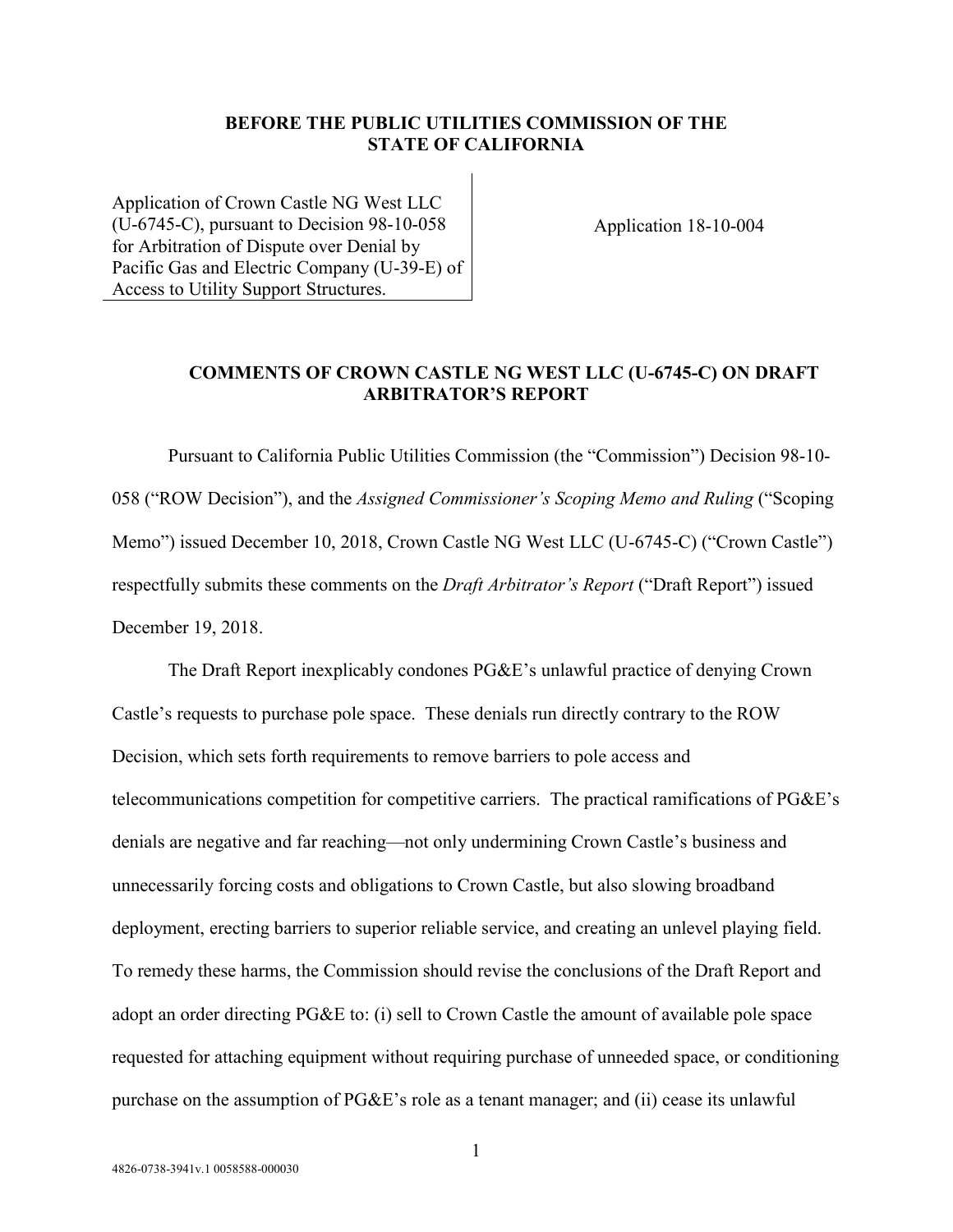practice of denying Crown Castle's requests for purchase, without valid rationale. Ensuring that Crown Castle may obtain nondiscriminatory pole access is important for the health of a competitive telecommunications industry in California. Crown Castle is a rapidly growing telecommunications carrier in the State that relies on reasonable terms and conditions to provide a host of competitive telecommunications and broadband services to enterprises, schools, libraries, and medical institutions in California as well as wholesale services to other wireline and wireless carriers providing broadband in the State.<sup>1</sup>

#### **I. SUMMARY**

The Draft Report appropriately recognizes that the Commission has jurisdiction to ensure Crown Castle is able to purchase the space it needs (typically, 1 foot) to attach its equipment on PG&E poles, yet fails to exercise that jurisdiction. This failure to exercise jurisdiction harms Crown Castle's business and the competitive telecommunications market, and also devalues the expedited dispute resolution process set forth in the ROW Decision by sending a message that the Commission will not intervene to ensure competitive pole access.

The Draft Report is especially problematic given that the record establishes that PG&E has historically sold attachers only the space needed to attach their equipment, as recently as this year. PG&E's refusal to continue its practice of selling to Crown Castle the space it needs to attach is unduly discriminatory and anticompetitive. Moreover, the Draft Report's conclusion not to act, without explanation, is arbitrary and capricious.<sup>2</sup>

<sup>&</sup>lt;sup>1</sup> See Crown Castle Ex. 1, at 2:3-24 (Scandalis Testimony).

<sup>&</sup>lt;sup>2</sup> Pub. Util. Code § 1757(a); *Woodbury v. Brown-Dempsey*, at 108 Cal.App.4<sup>th</sup> 421 (2003) (if agency interpretation of a law or regulation is "arbitrary and capricious," that action constitutes an abuse of discretion").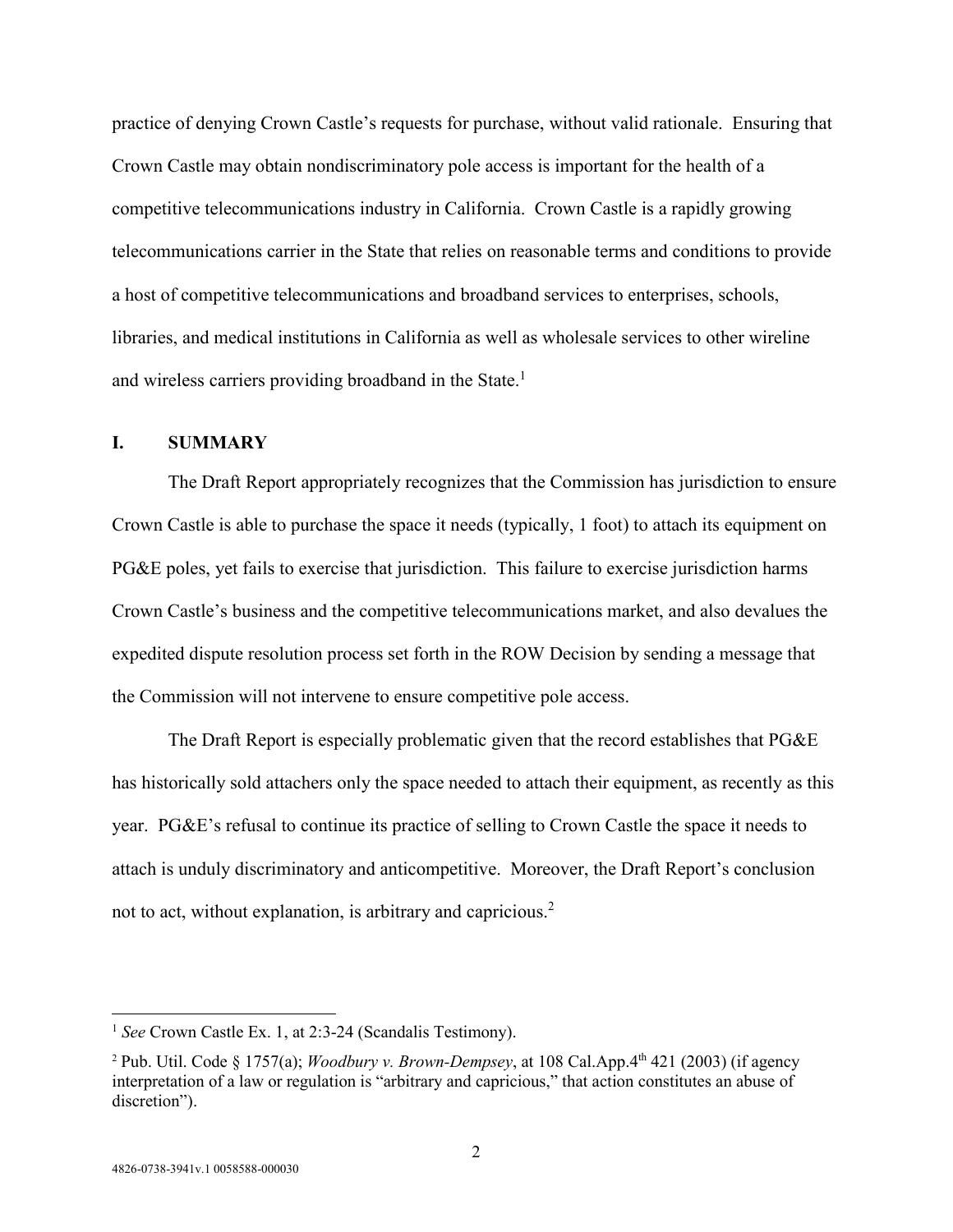Although acknowledging that the Commission must balance opposing interests in reaching a decision, the Draft Report fails to correctly do so. Instead, the Draft Report attributes nearly all weight to PG&E's choice to employ a preferred sales practice—a practice PG&E has claimed as long-standing, but which the record established is undocumented, inconsistently employed, and driven by administrative convenience rather than any concerns regarding safety or reliability. The Draft Report gives no apparent weight to the extensive evidentiary showing that Crown Castle's ability to manage its own infrastructure and purchase only the space requested to attach equipment is critical to providing superior reliable service for its customers, supporting rapid deployment of broadband, and competing in a highly competitive markets—all of which align with goals the Commission is legislatively mandated to follow.

The Draft Report also accepts the false dilemma presented by PG&E that selling less space to Crown Castle than it does to incumbent local exchange carriers ("ILECs") would be unreasonably discriminatory. This position ignores the facts that: (i) PG&E has no consistent sales policy; (ii) even if PG&E did sell under different terms as between ILECs and competitive local exchange carriers ("CLCs"), such differential treatment is reasonable as it is grounded in deep practical, historical, legal, and policy reasons; and (iii) even if selling to Crown Castle was unreasonably discriminatory, there are alternative means (other than forced tenancy) to resolve the discrimination issue that would better serve the public interest.

Finally, the Draft Report champions PG&E's inapt position that its lease somehow resolves PG&E's discriminatory and anticompetitive practices.<sup>3</sup> Importantly, nowhere in the

<sup>&</sup>lt;sup>3</sup> Draft Report at 1 ("PG&E satisfies its responsibility under D.98-10-058, to grant nondiscriminatory access to Crown Castle, a competitive local carrier, by offering Crown Castle the opportunity to lease space on its poles pursuant to PG&E's Overhead Facilities License Agreement, which the Commission has accepted as nondiscriminatory.") (footnotes omitted); *id.* at 9 ("[T]he parties' failure to put forth an arbitrated agreement for purchase, which is acceptable to both, leaves Crown Castle with only one option - leasing under PG&E's approved License Agreement.").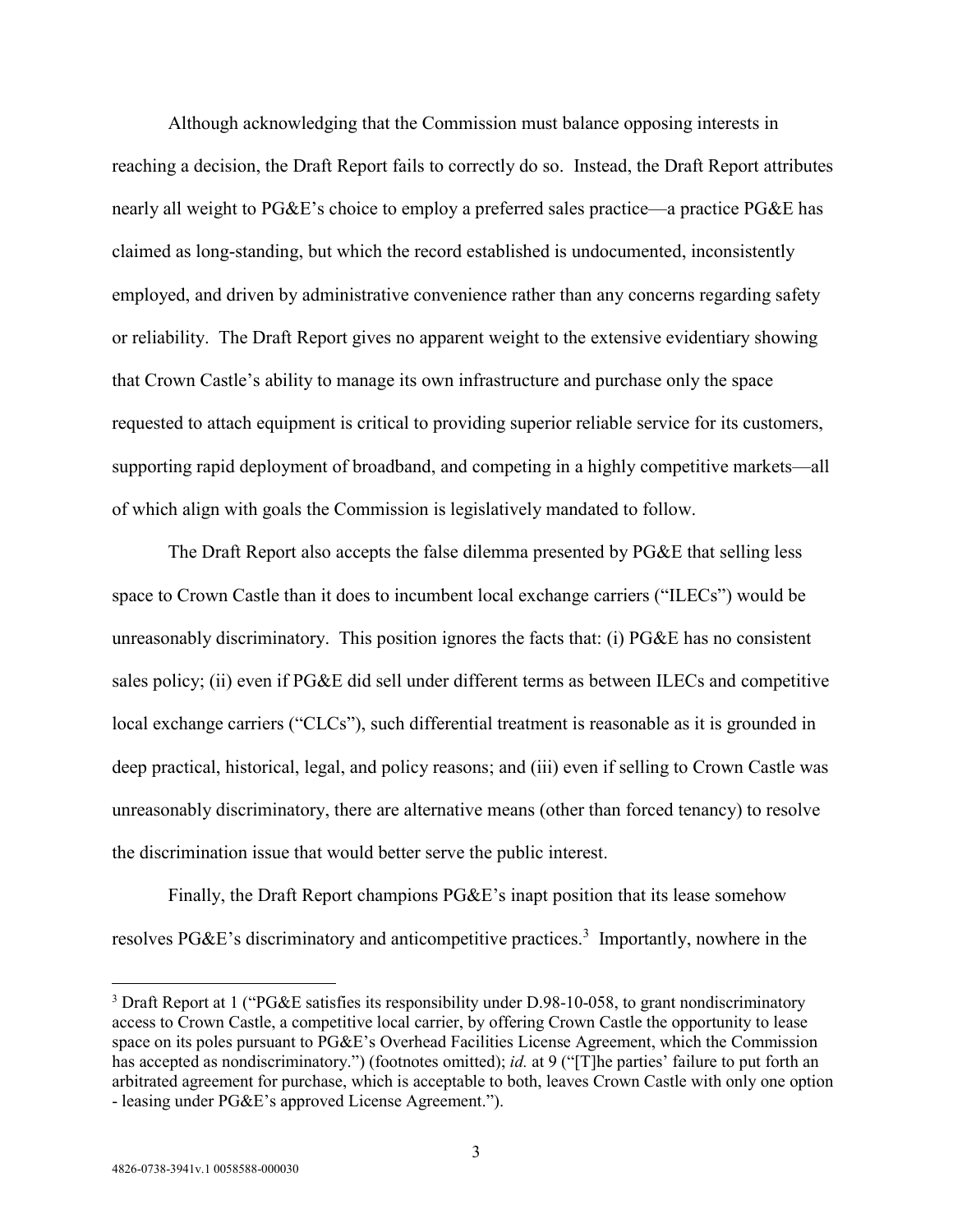ROW Decision does it say that a valid lease option cures other instances of unlawful denial of access. Moreover, PG&E's lease does not contain the advantageous ownership provisions for Crown Castle to rapidly deploy a superior reliable broadband network on a level playing field.<sup>4</sup> While Crown Castle does attach as tenant where pole owners (like SDG&E) do not sell space to any carriers, in those situations Crown Castle is able to compete on an even playing field because competitors also do not obtain the benefits of ownership—this stands in contrast to PG&E's most recent pivot to deny all CLC (but not ILEC) purchase requests. By focusing on the PG&E lease as the sole option for Crown Castle, the Draft Report overlooks the other attachment options,<sup>5</sup> as well as important issues in the scope of this proceeding. Indeed, requiring sale of only space needed to attach is a valid option, and the right option to achieve California's policy objectives.

#### **II. ANALYSIS**

### **A. The Draft Report acknowledges the Commission's jurisdiction to ensure Crown Castle is able to purchase the space needed to attach facilities, yet fails to exercise that jurisdiction thereby devaluing the arbitration process.**

The Draft Report rightly acknowledges that transactions concerning the sale of utility property (such as the transactions at issue between PG&E and Crown Castle here) are within the Commission's jurisdiction.<sup>6</sup> Moreover, the Draft Report correctly indicates that the ROW

<sup>4</sup> *See* Crown Castle Post-Hearing Br. at 25-26 (discussing the numerous reasons PG&E's lease is irrelevant to this proceeding).

 $<sup>5</sup>$  The Draft Report does not explain why PG&E could not sell just the space needed to attach equipment</sup> (especially because there is no safety or reliability reason for denial of access).

<sup>&</sup>lt;sup>6</sup> Draft Report at 2 ("Transactions concerning the sale or lease of utility property (such as the transaction at issue between PG&E and Crown Castle here), are already within the Commission's jurisdiction under Public Utilities Code Section (Pub. Util. Code §) 851.").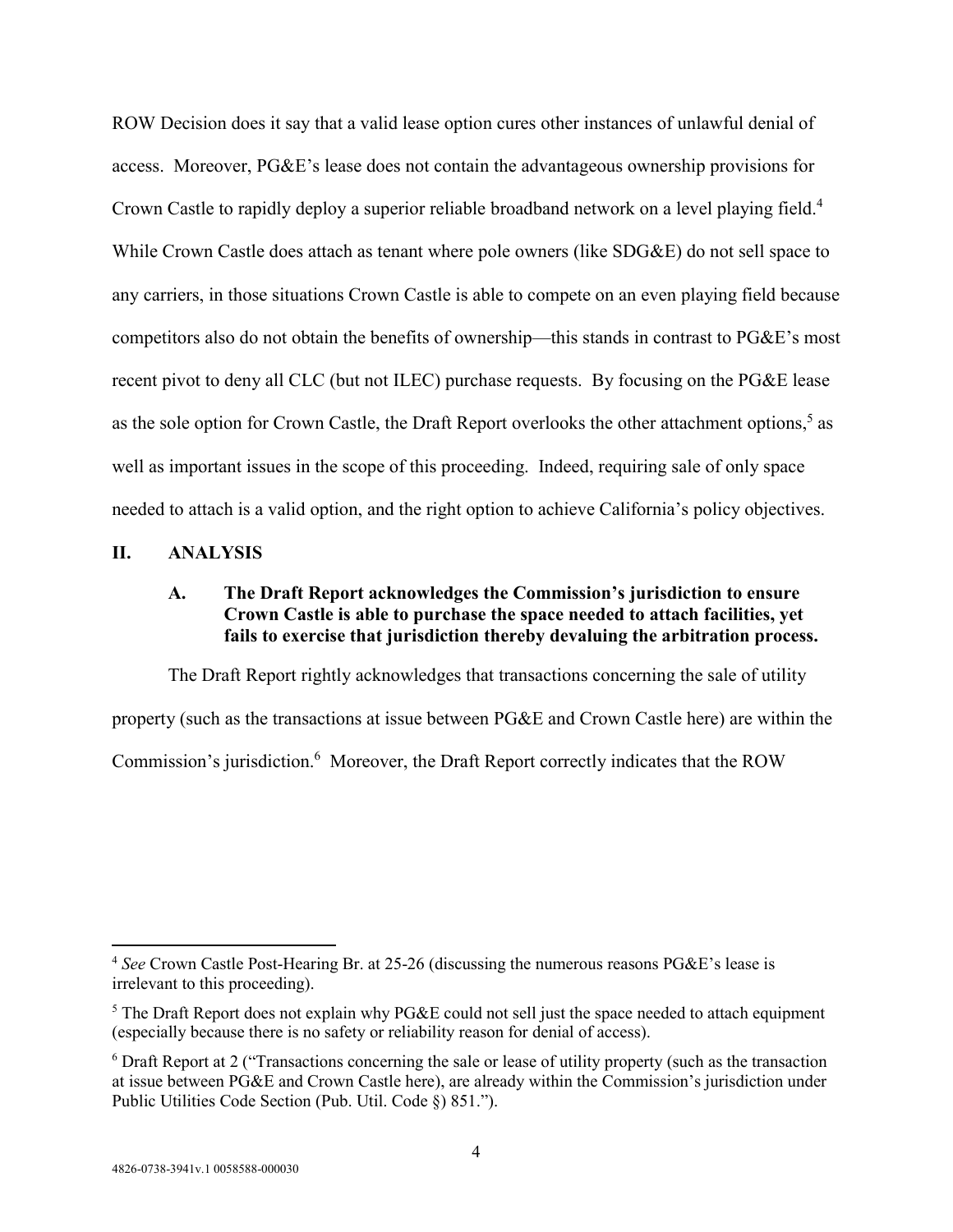Decision places requirements on the terms of sale for PG&E and Crown Castle.<sup>7</sup> This is the right conclusion, especially because the ROW Decision contemplates CLCs as joint pole owners.<sup>8</sup> However, by denying Crown Castle's request for access by joint pole ownership, the Draft Report sets a precedent that the Commission will not exercise jurisdiction to ensure that pole sales follow rules governing competitive access, especially where doing so requires interpreting the rules.

In this regard, the Draft Report alludes to some ambiguity on whether it would be discriminatory for PG&E to sell space to Crown Castle on different terms than its sale to other incumbent carriers.<sup>9</sup> Rather than interpret the ambiguity and resolve the issue, which would be well within the role of an arbitrator,<sup>10</sup> the Draft Report retreats from ambiguity.<sup>11</sup> This retreat undermines the expedited dispute resolution process and the framework established in the ROW Decision, which contemplates the need to look at pole access arrangements on a case-by-case basis.<sup>12</sup>

<sup>10</sup> ROW Decision, 1998 Cal. PUC LEXIS 879, at \*179-80 ("The ALJ is specifically equipped to resolve contested issues dealing with ... legal matters."); *see also Stasz v. Schwab*, 121 Cal. App. 4th 420, 430 (2004) ("[T]he role that [the arbitrator] exercises is analogous to that of a judge ....") (citation omitted).

<sup>&</sup>lt;sup>7</sup> Draft Report at 5 ("The aspect of the parties' dispute that they have requested the Commission to arbitrate falls squarely within the ROW Decision ....").

<sup>8</sup> *See, e.g*., ROW Decision, 1998 Cal. PUC LEXIS 879, at \*194, Conclusion of Law 20 ("[A] CLC may not arbitrarily deny an ILEC's request for access to the CLC's facilities or engage in discrimination among carriers."); *id*. at \*164-65 ("Joint pole associations have traditionally fostered access to and the joint ownership of pole facilities. Membership is comprised of ILECs, CLCs ....").

<sup>&</sup>lt;sup>9</sup> Draft Report at 7 ("PG&E now contends that offering Crown Castle terms of sale which differ substantially from its terms with AT&T, would itself be discriminatory, presumably because it agrees that it is not clear whether telecommunications CLCs, such as Crown Castle are obligated to assume tenant management responsibility of the communications zone. This arbitrator agrees that ambiguity in this portion of the ROW Decision may explain why PG&E would to prefer to lease rather than to sell additional space to Crown Castle within the communications zone.") (footnote omitted).

 $11$  Draft Report at 7 ("In the absence of clear guidance from the Commission on this point, it is not appropriate for an arbitrator to clarify Commission policy in this context.").

<sup>&</sup>lt;sup>12</sup> *See* ROW Decision, 1998 Cal. PUC LEXIS 879, at \*175 ("[O]ur adopted rules leave discretion to the parties to negotiate individual agreements, and leave the potential for disputes to arise. We shall therefore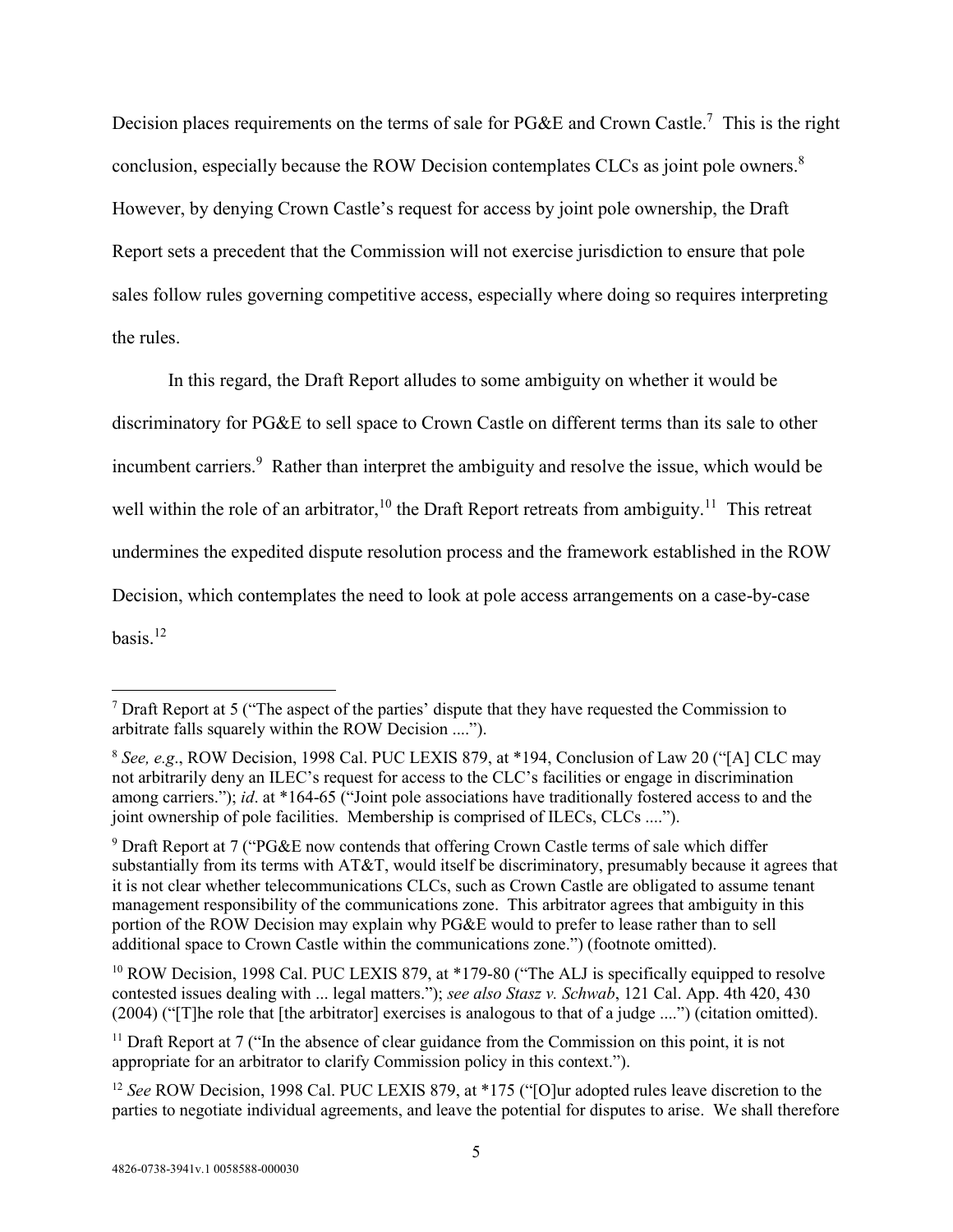Indeed, the Draft Report recognizes that "the Commission acknowledges that the diversity of ROW access needs makes it infeasible to craft a uniform set of rules or tariffs which address every conceivable situation which may arise."<sup>13</sup> The present case is an instance when the ROW Decision does not directly address the facts, which is exactly why the expedited resolution process was created<sup>14</sup>—to resolve unique circumstances and not sidestep issues as the Draft Report does. By failing to exercise jurisdiction and ensure nondiscriminatory access, the Draft Report renders worthless the expedited dispute resolution process.

# **B. Without explanation, the Draft Report rejects Crown Castle's proposal to purchase space needed to attach on the same terms that PG&E historically sold to Crown Castle, and others, as recently as 2018.**

As discussed below, the record in this proceeding establishes that PG&E has historically sold attachers—including Crown Castle—only the space needed for attachment on its solely owned poles. Sale of only a portion of the communications zone makes sense given that the ROW Decision recognized the importance of provisioning access to the available space needed to attach (typically one foot).<sup>15</sup> However, the Draft Report rejects, without explanation, Crown Castle's proposal to purchase on the same terms PG&E historically sold pole space.<sup>16</sup> This decision is plainly arbitrary and capricious.

adopt an expedited procedure for resolving disputes relating to access to ROW and support structures as set forth below.").

<sup>&</sup>lt;sup>13</sup> Draft Report at 7-8 (footnote omitted) (citing ROW Decision at 12).

<sup>&</sup>lt;sup>14</sup> *See* notes 12 and 13 above.

<sup>&</sup>lt;sup>15</sup> See, e.g., ROW Decision, 1998 Cal. PUC LEXIS 879, at \*88 ("The total pole space used to support the one foot for communications space, as typically used by an attaching party."). Sales are typically for one foot of pole space, and less than the entire communications zone, because CLC pole installations typically only use one foot of vertical space, whereas the communications zone can measure six feet or more depending on the pole.

<sup>&</sup>lt;sup>16</sup> Draft Report at 2 ("Crown Castle's proposed agreement, setting forth terms of sale of communications zone space on poles owned by PG&E, is rejected as presently written.").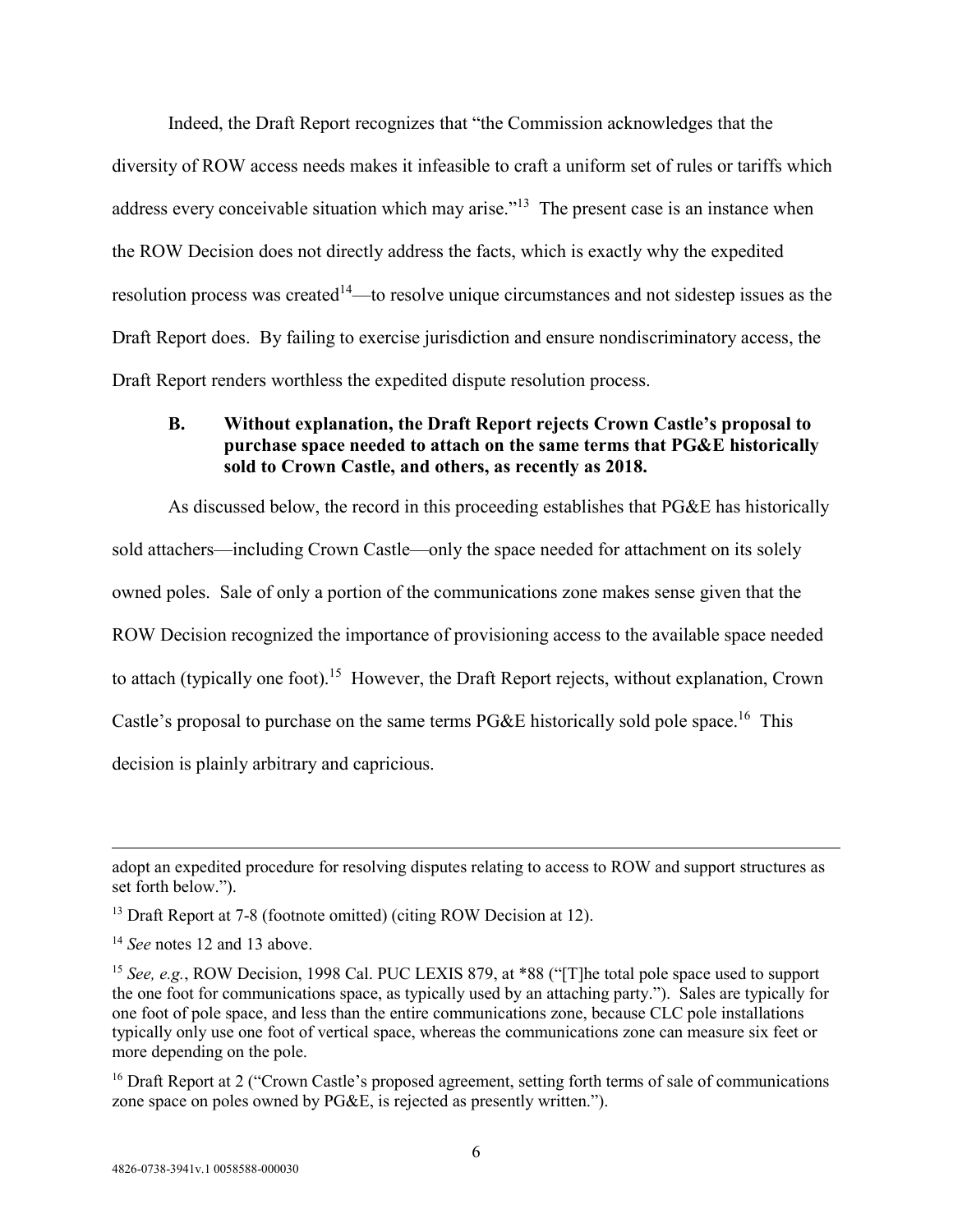During the Arbitration Hearing on November 28, 2018, parties agreed that PG&E has historically sold less than the entirety of the communications zone to attachers: "The parties also agree that Pacific Gas & Electric Company has permitted Crown Castle and other entities ... to purchase less than six feet of space."<sup>17</sup> Indeed, Crown Castle Exhibits 4 and 5 both show instances in which PG&E has approved Crown Castle's requests for purchase of less than the entire communications zone. Even during the course of this proceeding PG&E initiated a pole replacement on a pole jointly-owned by PG&E and Crown Castle, and PG&E did not attempt to force purchase of the entire communications zone or shift its tenant to Crown Castle. According to PG&E, there could be several hundred instances in which it has sold less than the entire communications zone, and without tenant shifting.<sup>18</sup> In fact, PG&E could not identify a single instance when a CLC that requested to purchase space has agreed to purchase the entire communications zone and assume tenant management on a PG&E pole.<sup>19</sup>

It makes sense that PG&E's past practice has been to sell CLCs just the space needed to attach without tenant shifting given that such a practice aligns with utility industry norms. Pole owners throughout the State of California, including other electric utilities, like Southern California Edison, and various publicly owned utilities sell only the space needed to attach, and without requiring the purchaser to assume tenant management for current and future tenants in

<sup>17</sup> 11/28/18 Tr. 13:28-14:3; *see also* 11/29/18 Tr. at 57:19-22 (PG&E/De Teresa) ("Q. And there have been instances where PG&E has not sold the entire communications zone, correct? A. I believe so, yes.").

<sup>&</sup>lt;sup>18</sup> 11/29/18 Tr. at 58:26 to 60:9 (PG&E/De Teresa) ("Q. [H]ow many poles in this state have had a differing sale of interest than your normal practice? … A. I do not know the exact number.... [U]nder 500.").

<sup>&</sup>lt;sup>19</sup> 11/29/18 Tr. at 109:22 to 110:1 (PG&E/De Teresa) ("Q. There was a question regarding whether any non-Crown Castle CLECs have ever agreed to purchase six feet of space and assume tenant management responsibility for PG&E's poles. Would you like to clarify your response to that question? A. Yes, that one I did not know.").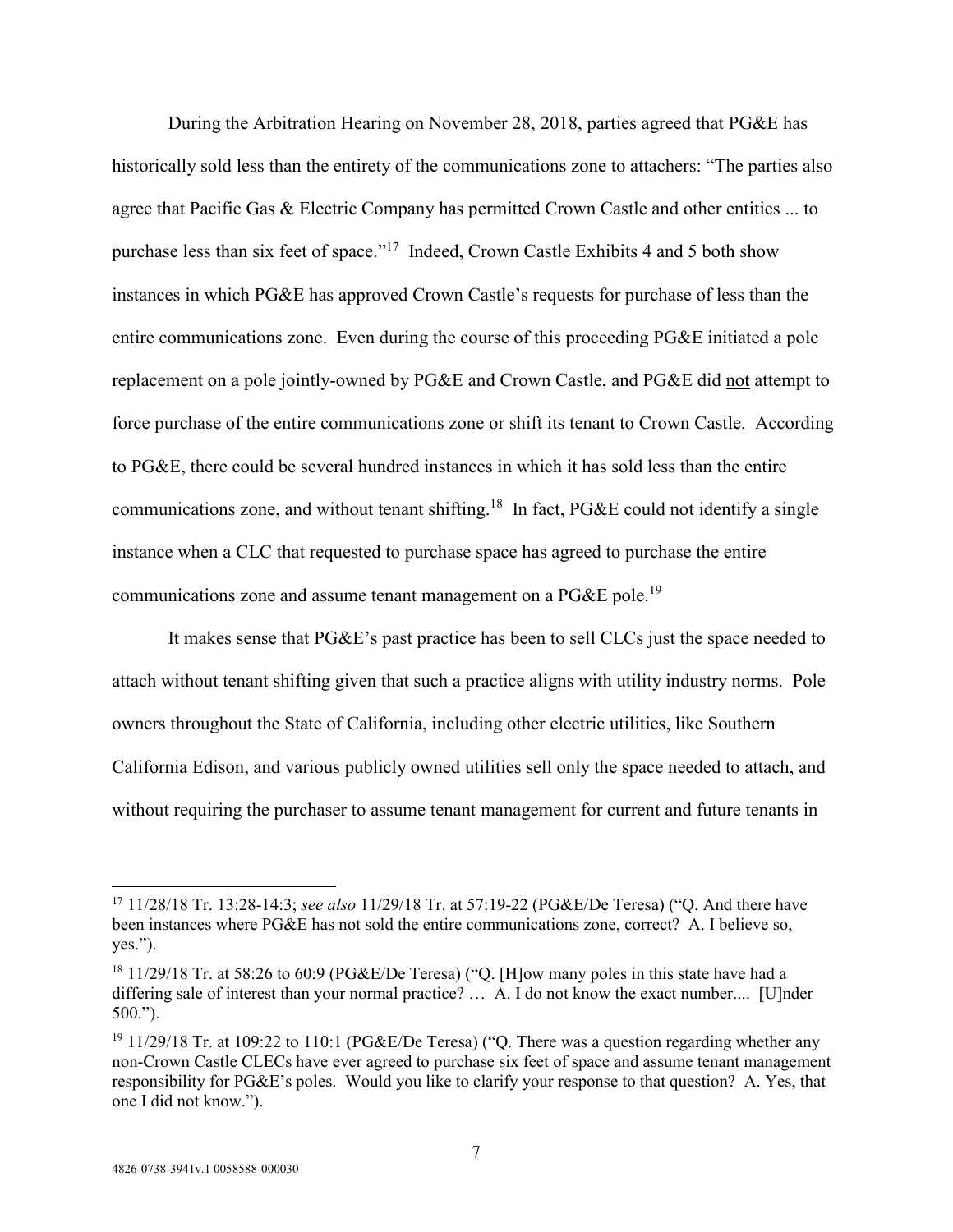the communications zone.<sup>20</sup> Even PG&E acknowledges that its practice of forcing purchase of excess space, and tenant shifting, in pole transactions is unique in California.<sup>21</sup>

# **C. By rejecting Crown Castle's proposal to purchase space needed to attach, the Draft Report overlooks PG&E's discriminatory and anticompetitive practices, and wrongly shifts the burden of proof to Crown Castle.**

Despite ample evidence, the Draft Report does not acknowledge that PG&E's purported new policy of denying request to purchase space that PG&E historically sold is unduly discriminatory and anticompetitive. The ROW Decision states that: "In resolving disputes over ROW access, the burden of proof shall be on the incumbent utility ... to show [their restrictions or denials] are not unduly discriminatory or anticompetitive."<sup>22</sup> A denial is unduly discriminatory if the restriction of access does not relate to "capacity constraints, and safety, engineering, and reliability requirements."<sup>23</sup> As shown above, and previously in this docket,  $24$ PG&E's denial of Crown Castle's requests to purchase space on the same terms that PG&E has historically sold it is unduly discriminatory—there is a lack of consistency in its terms of sale and PG&E has offered no valid safety or reliability rationale for the denial of access. Further, denying requests to purchase from Crown Castle while granting such requests to ILECs, as

 $20$  Crown Castle Ex. 1, at 4:23-27 (Scandalis Testimony).

<sup>21</sup>11/29/18 Tr. at 83:5-9 (PG&E/De Teresa) ("Q. Are you aware that Southern California Edison does not require the purchase of the entire communications zone when it sells space on poles? A. ... yes.").

<sup>&</sup>lt;sup>22</sup> ROW Decision, 1998 Cal. PUC LEXIS 879, at \*201, Conclusion of Law 51 ("In resolving disputes over ROW access, the burden of proof shall be on the incumbent utility to justify any proposed restrictions or denials of access which it claims are necessary to address valid safety or reliability concerns and to show they are not unduly discriminatory or anticompetitive.").

<sup>&</sup>lt;sup>23</sup> Id. at \*223 ("A utility shall grant access to its rights-of-way and support structures to telecommunications carriers...access on a first-come, first-served basis; access that can be restricted only on consistently applied nondiscriminatory principles relating to capacity constraints, and safety, engineering, and reliability requirements.").

<sup>&</sup>lt;sup>24</sup> Crown Castle Post-Hearing Br. at Section III. Note that California law considers the provision of space on poles owned by public utilities to be a "public utility" service, and California law requires public utility services, like access, to be just, reasonable, and nondiscriminatory. *See* Pub. Util. Code §§ 767.5(c), 451, 452, 453.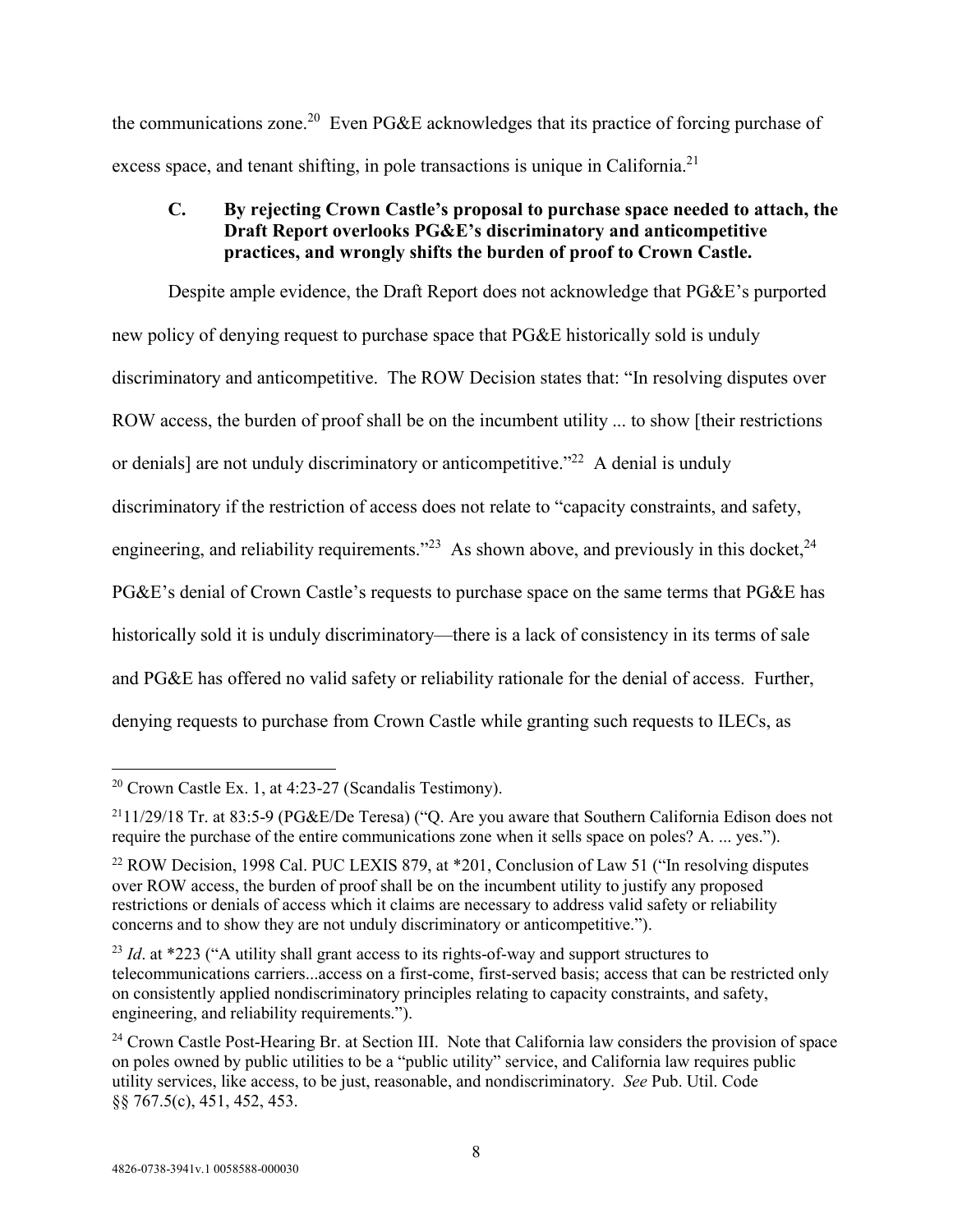PG&E now proposes to do,<sup>25</sup> is plainly anticompetitive and creates an unlevel playing field in opposition to the intent of the ROW Decision.<sup>26</sup>

Finally, in rejecting Crown Castle's proposal to purchase from PG&E the space needed for its equipment on the same terms that PG&E has historically sold it, the Draft Report violates the ROW Decision by neglecting to place the burden of proof on PG&E. The ROW Decision is clear that "[i]n resolving disputes over ROW access, the burden of proof shall be on the incumbent utility  $\ldots$ <sup>27</sup> However, rather than requiring PG&E to show that denying Crown Castle's purchase requests is necessary to address valid safety or reliability concerns, and not unduly discriminatory or anticompetitive, the Draft Report makes no such analysis. This is important because the proper analysis would show that it is appropriate to ensure Crown Castle simply obtains access on the same terms as PG&E has historically granted it as recently as the past year.

#### **D. The required balance of interests, noted in the Draft Report, heavily favors ensuring Crown Castle can purchase just the space needed to attach.**

The Draft Report rightly acknowledges that "there is a need to balance opposing interests of incumbent utilities and CLCs."<sup>28</sup> Crown Castle respectfully submits that the Draft Report failed to correctly balance the interests—giving nearly all weight to PG&E's new purported policy of only selling space to CLC purchasers who acquire the entire communications zone and PG&E tenants. The Draft Report affords such weight even though PG&E admits its new and

<sup>&</sup>lt;sup>25</sup> 11/29/18 Tr. at 49:1-3 (PG&E/De Teresa): "Q: But you would continue selling space to certain utilities, correct? A: To ILECs."

<sup>26</sup> *See* Crown Castle Post-Hearing Br. at Section III; ROW Decision, 1998 Cal. PUC LEXIS 879, at \*2 ("We establish rules herein regarding ROW access as a crucial part of our continuing program to facilitate the emergence of robust competition for local exchange service within California."); *see also* Pub. Util. Code § 709 ("The Legislature hereby finds and declares that the policies for telecommunications in California are as follows: ...  $(g)$  To remove the barriers to open and competitive markets ....").

<sup>&</sup>lt;sup>27</sup> ROW Decision, 1998 Cal. PUC LEXIS 879, at \*201, Conclusion of Law 51.

<sup>28</sup> Draft Report at 5 n.19.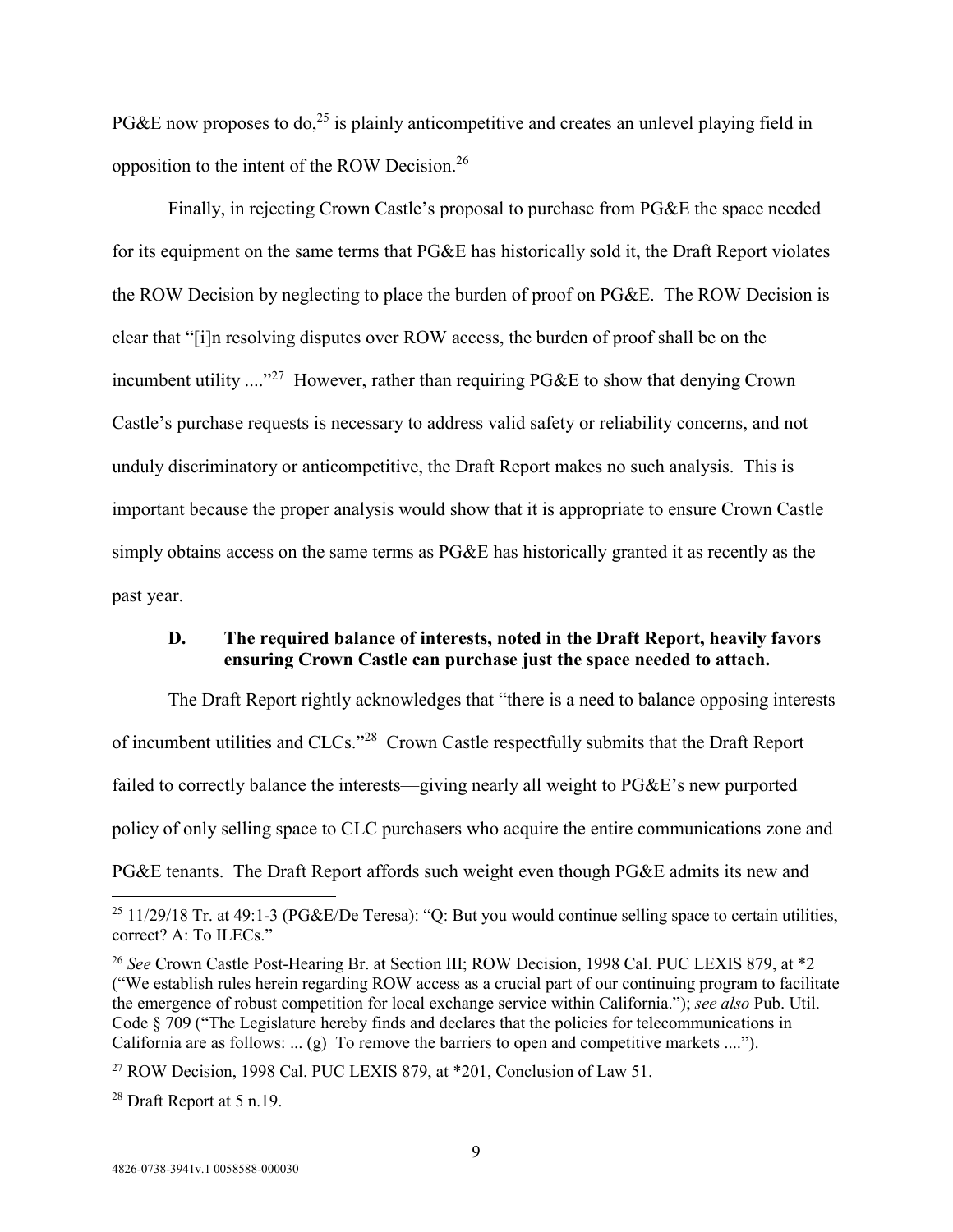undocumented practice lacks consideration of safety or reliability of its network, but rather only administrative convenience. In so doing, the Draft Report fails to correctly balance the opposing interests and to give adequate weight to the important public policy and business reasons Crown Castle has for seeking to purchase space it needs on the poles.<sup>29</sup>

The Draft Report's approach is inconsistent with the policies reflected in the ROW Decision regarding balancing of interests. In that decision, the Commission stated:

> On the one hand, incumbent utilities need to be able to exercise reasonable control over access to their facilities in order to meet their obligation to provide reliable service to their customers over time and plan for capacity needs to accommodate future customer growth. On the other hand, CLCs need to be able to gain access to the ROW and support structures of the incumbent utilities in order to provide local exchange service on a nondiscriminatory basis.<sup>30</sup>

Thus, under the ROW Decision, then Commission must balance: (i) the incumbent's need for safe and reliable service against (ii) the CLC's ability to provide access poles and provide its service on a nondiscriminatory basis. On PG&E's side of the scale, there is no showing on the record that PG&E's ability to provide reliable service is in any way impacted by selling attachers the amount of space they need for their facilities (*e.g*., 1 foot) as opposed to selling excess space in the communications zone and tenant shifting. To the contrary, as noted above, PG&E's practice is based entirely on administrative convenience, which is not a factor that should be afforded weight under the balancing policy set forth in the ROW Decision.

 $29$  The Draft Report further distorts Commission policy when it mentions balancing nondiscriminatory access against divestment of "benefits and obligations of ownership" without any accompanying analysis. First, the quoted language is taken from the discussion in the ROW Decision regarding the types of structures subject to access requirements—the types of structures is not an issue in this case. *See* Crown Castle Post-Hearing Br. at 12-13 (discussing legal basis for required transfer of portion of pole space). Further, Crown Castle's request is less invasive of PG&E's ownership rights than PG&E's plan. Crown seeks less ownership (i.e., less space) than PG&E wants to sell. Moreover, PG&E retains the power zone needed to provide service and retains all rights that Crown Castle seeks, e.g., replacement.

 $30$  Draft Report at 5 n.19 (citing ROW Decision at 82).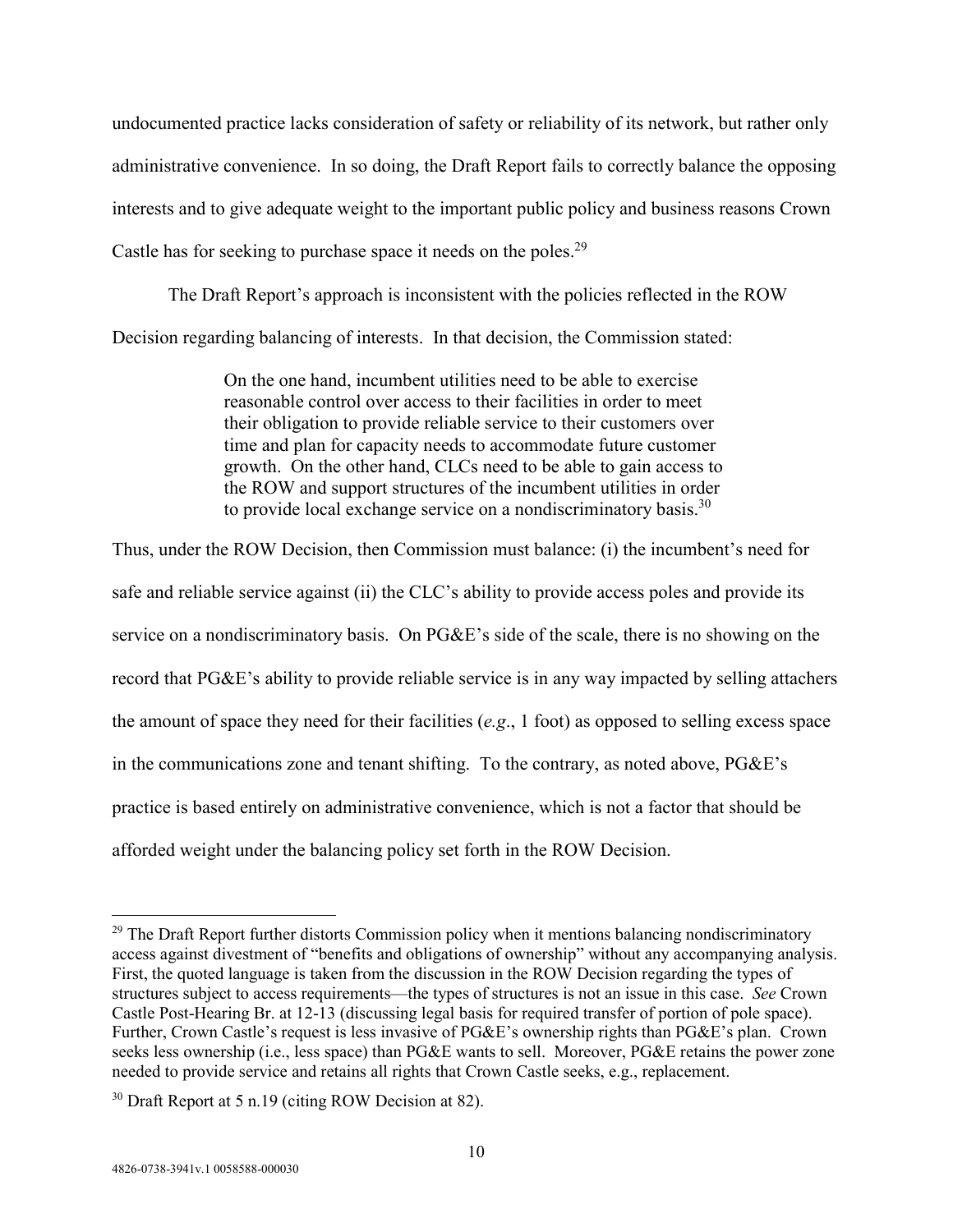This is in stark contrast to the extensive evidentiary showing by Crown Castle that purchase of just the space needed to attach allows Crown Castle to rapidly deploy broadband, ensure superior reliable service, and compete on a level playing field.<sup>31</sup> Even the Draft Report recognizes that "Crown Castle has made a cogent argument about the benefits of pole ownership, noting that it is a significant part of its network expansion strategy."<sup>32</sup> Indeed, Crown Castle has demonstrated that the benefits of ownership, such as the ability to initiate pole replacements, are crucial to its deployment strategy.<sup>33</sup> Further, PG&E's attempt to force the purchase of excess capacity, and shift tenants, places on Crown Castle the financial burden of paying for the costs of that additional space. Additionally, unlike PG&E, Crown Castle does not have personnel and business processes dedicated to managing pole tenants, and forcing tenant management responsibility would add significant costs to Crown Castle's deployments in PG&E territory.<sup>34</sup> Accordingly, PG&E's attempt to force the purchase of excess space would also unnecessarily diminish the funds Crown Castle has available to invest in its network. The balance of interests weigh heavily against forcing Crown Castle into tenancy, as the Draft Report seeks to do.

<sup>31</sup> *See* Crown Castle Post-Hearing Br., Section IV.

<sup>32</sup> Draft Report at 6.

<sup>&</sup>lt;sup>33</sup> *See* Crown Castle Post-Hearing Br., Section IV.B (discussing the necessity of access to ownership benefits, including right to initiate pole replacement and a finite timeline for reviewing attachment requests).

<sup>34</sup> *See id*. Section III.B.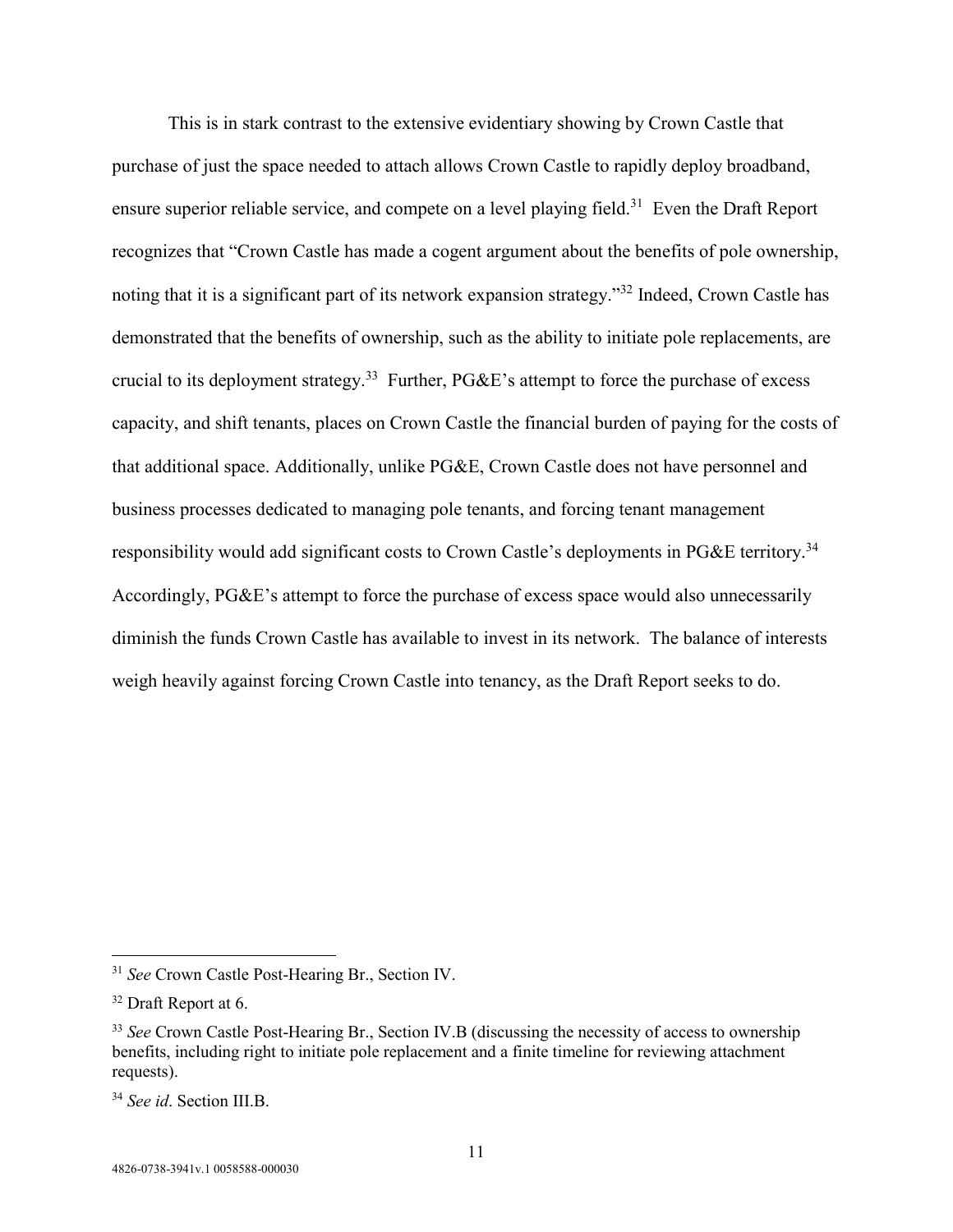### **E. The Draft Report accepts the false dilemma presented by PG&E that selling less space to Crown Castle (and other CLCs) than to ILECs would be unlawful or improper.**

The Draft Report endorses the false dilemma presented by PG&E, indicating that it would somehow be discriminatory and unlawful for PG&E to sell less space to Crown Castle than it does to ILECs.<sup>35</sup> This is an inaccurate and a false dilemma for numerous reasons.

*First,* there has been no demonstration that PG&E has a consistent policy to sell the entirety of communications zone to all purchasers.<sup>36</sup> In this regard, it is significant that PG&E has admitted that it has no written documentation of its new sale "policy" in any internal policy documents, despite the fact that PG&E does generally document operational procedures in written internal policies.<sup>37</sup>

Moreover, as discussed above, the record shows that PG&E has not applied even its informal "policy" on a consistent basis—instead selling to numerous attachers, including Crown Castle, less than the entire communications zone. In fact, since PG&E did not present any documentary evidence of its informal sales practice, even vis-à-vis AT&T, there is no way to know if even its informal sales practice has been adopted consistently as to ILECs. It is entirely possible PG&E has sold a portion of the communications space, without shifting tenants, to ILECs. Despite all of this, the Draft Report is silent as to the essential fact that PG&E has no

<sup>&</sup>lt;sup>35</sup> Draft Report at 7 ("PG&E now contends that offering Crown Castle terms of sale which differ substantially from its terms with AT&T, would itself be discriminatory, presumably because it agrees that it is not clear whether telecommunications CLCs, such as Crown Castle are obligated to assume tenant management responsibility of the communications zone. This arbitrator agrees that ambiguity in this portion of the ROW Decision may explain why PG&E would to [sic] prefer to lease rather than to sell additional space to Crown Castle within the communications zone.") (footnote omitted).

<sup>&</sup>lt;sup>36</sup> Crown Castle respectfully submits that the Draft Report characterization of this as a "policy" is an error. *See* Draft Report at 4 n.15.

<sup>&</sup>lt;sup>37</sup> 11/29/18 Tr. at 56:11-23 (PG&E/De Teresa) ("Q. Does PG&E have an [sic] internal policy documents that describe this practice of selling the entire communications zone? ... A. No, I don't believe there's a document. Q. And are there any policy documents regarding the operations of the company? ... A. Yes.").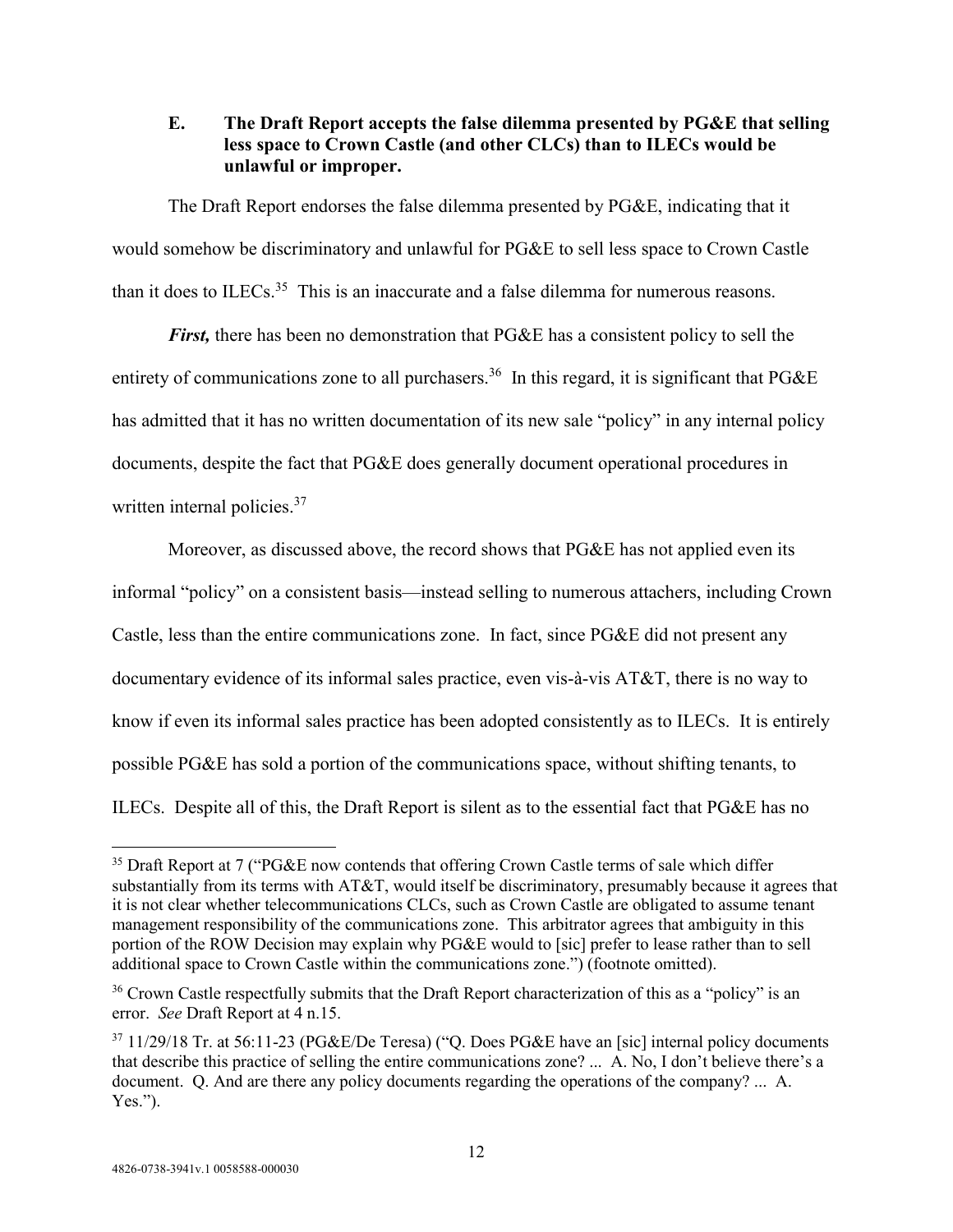policy governing sale of pole interest. In fact, the Draft Report goes so far as to describe PG&E's inconsistent practice of tenant shifting as a "policy"<sup>38</sup> even though the record clearly demonstrates there is no "policy." Given that there has been no demonstration that PG&E has consistent sales policy, it would be plainly inaccurate to imply that it is unreasonably discriminatory for PG&E to sell the space needed for Crown Castle to attach.

*Second*, the opposite of PG&E's assertion is true. As demonstrated above, in Section C, when PG&E prevents the sale to Crown Castle on the terms it requests, such denial is unduly discriminatory, anticompetitive, and violative of the law.

*Third,* even if PG&E did sell under different terms as between ILECs and CLCs, such

differential treatment is reasonable and proper.<sup>39</sup> The differential terms would be, in fact,

grounded in deep practical, historical and policy reasons. Practically, ILECs have benefited from

their incumbent position, and there is wide recognition that incumbents have supreme bargaining

power. In this regard, the ROW Decision recognizes:

[B]y virtue of their incumbent status and control over essential ROW and bottleneck facilities, the local exchange carriers (LECs) and electric utilities have a significant bargaining advantage in comparison to the CLC with respect to ROW access.<sup>40</sup>

Accordingly, it would be disingenuous to imply that ILECs, who hold the benefits of approximately one hundred years of pole ownership, would somehow be at a competitive

<sup>40</sup> *Id.*

<sup>&</sup>lt;sup>38</sup> Draft Report at 4 n.15 ("PG&E has also implemented a policy requiring purchasers of space on its poles to agree to become a joint owner of the entire communications zone, and to manage tenants within the communications space.").

<sup>39</sup> *See, e.g.,* 66 Cal.P.U.C. 366, 38 ("Discrimination by a public utility does not mean, merely and literally, unlike treatment accorded by the utility to those who may wish to do business with it, but refers to partiality in the treatment of those in like circumstances seeking a class of service offered to the public in general."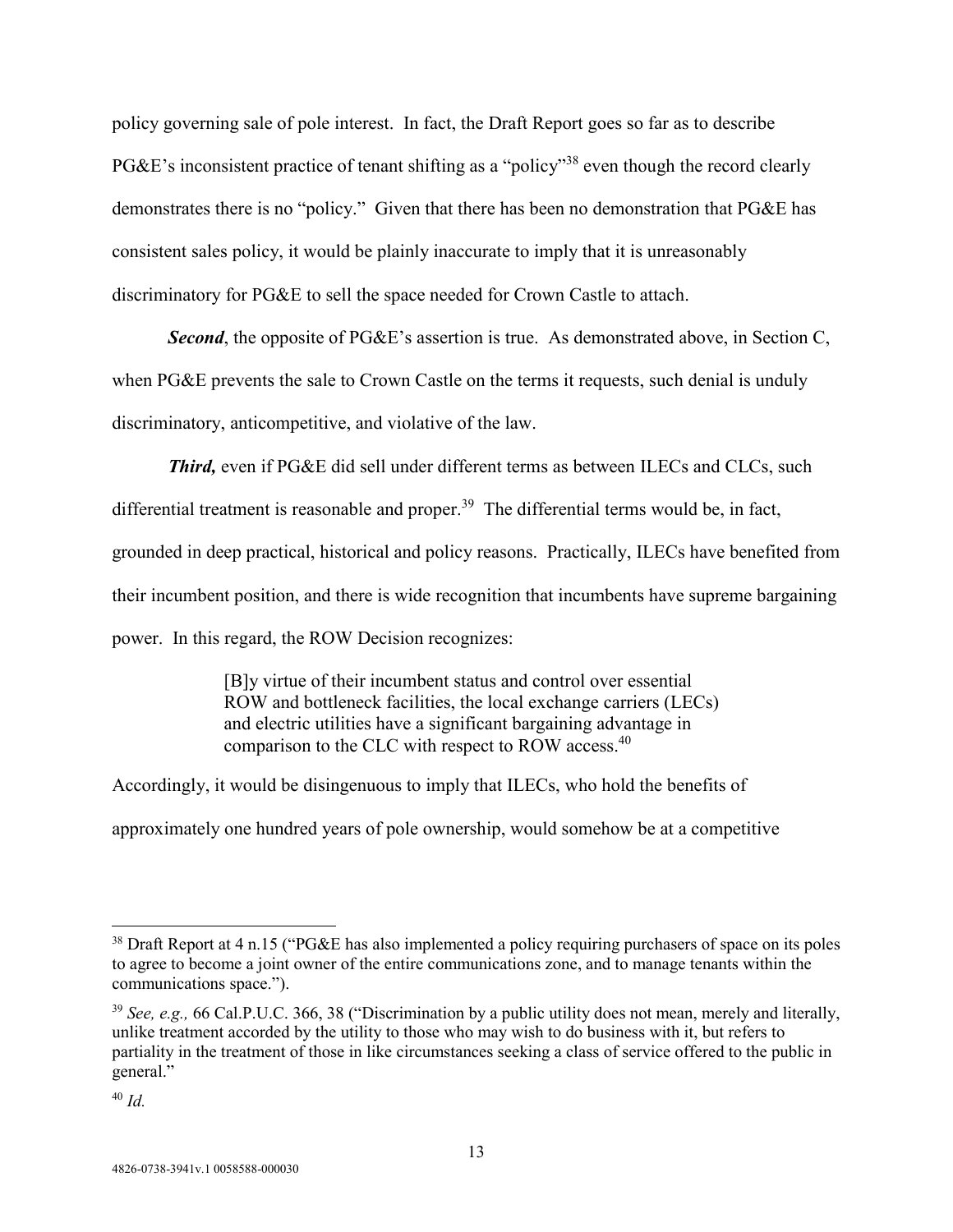disadvantage if CLCs were provided access under slightly different terms, in accordance with state policy intended to protect competitive access to infrastructure.

Moreover, the Commission concluded it was reasonable to apply leasing obligations to ILEC pole owners, and not to CLC pole owners.<sup>41</sup> This policy is consistent with federal and state schema, which also was specifically designed to require ILECs to lease space to their competitors.<sup>42</sup> Among the many reasons for shifting broad leasing obligations to ILECs, and not CLCs, is the fact that ILECs historically used monopoly ratepayer dollars to construct that infrastructure.<sup>43</sup>

*Fourth,* even if it were confirmed that PG&E did sell to Crown Castle and ILECs on different terms, and the practice was found to be unduly discriminatory, the Draft Report still ignores that there are several other ways (other than forced tenancy) to resolve the discrimination issue that would better serve the public interest. The Commission could order PG&E to act in accordance with other incumbent pole owners and sell just the space requested on an ongoing basis. Offering to all purchasers the amount of pole space requested, without tenant shifting, would solve any alleged discrimination issue. Alternatively, PG&E could withdraw from the business of selling space to any attachers—adopting the SDG&E model of pole management. Either way, PG&E cannot have its cake (i.e., sell space) and eat it too (i.e., evade ROW Decision requirements).

<sup>41</sup> ROW Decision, 1998 Cal. PUC LEXIS 879, at \*38 ("Similarly, we shall not require CLCs to provide access to cable companies. We shall thus limit the obligations to provide access to cable companies to the ILECs and electric utilities ....").

<sup>42</sup> *See* 47 U.S.C § 224; *In re Implementation of the Local Competition Provisions in the Telecommunications Act of 1996*, 11 F.C.C. Rcd. 15499 (1996)

<sup>43</sup> *See, e.g.,* 82 CPUC 162 (July 12, 1977) ("[AT&T] recovers its capitalized expense for plant construction through depreciation expense, and is allowed a reasonable return on investment with respect to its undepreciated plant.").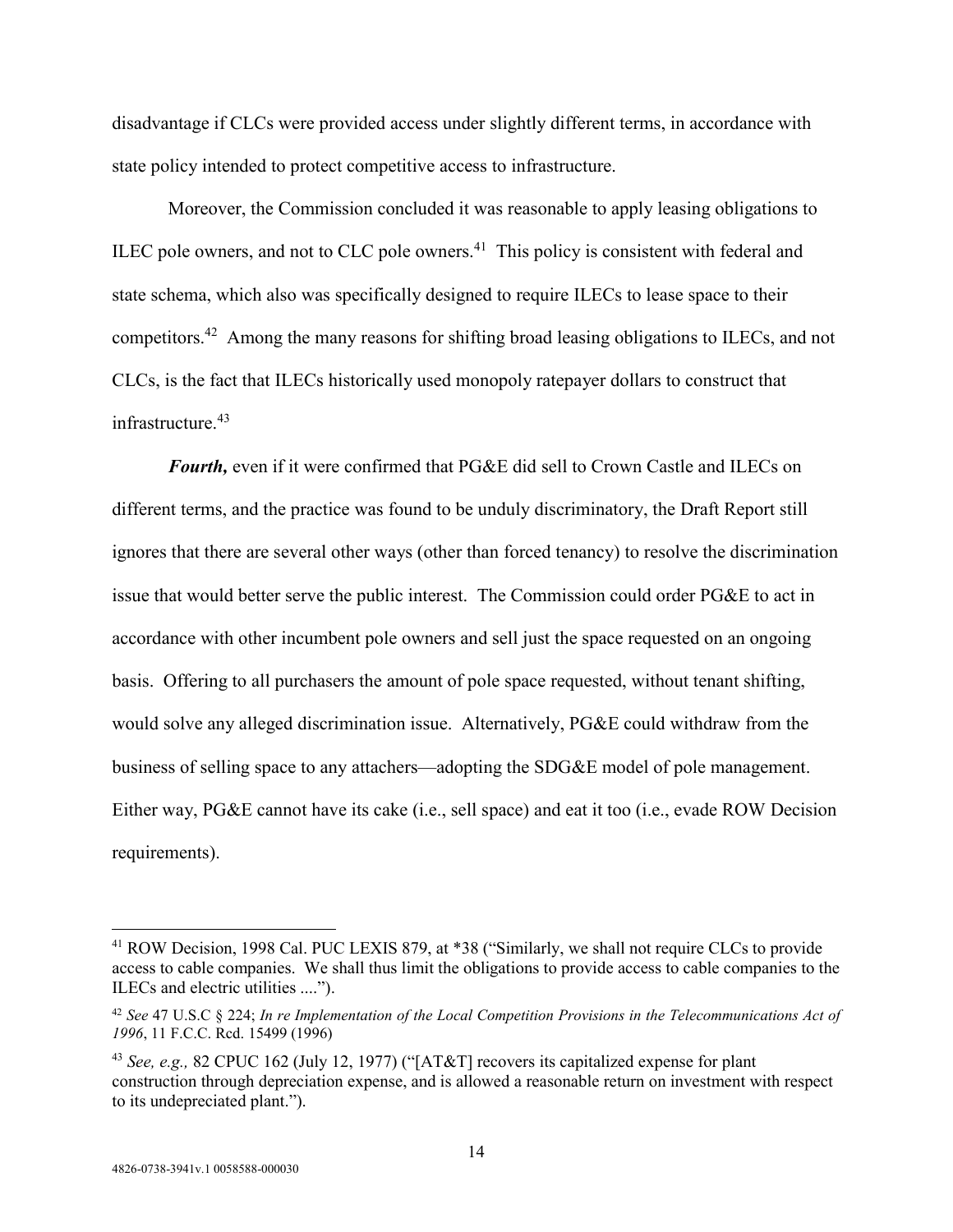### **F. At a minimum, the Arbitrator should affirm that past requests for access should be permitted for space requested without tenant obligations, and prevent ongoing blanket denials to Crown Castle purchase requests.**

While the Commission should, as matter of state law and Commission policy, ensure on an ongoing basis that Crown Castle can purchase just the space needed to attach its equipment, the Commission must at the very least determine that the purchases attempted prior to the filing of this arbitration application be approved.

Moreover, during the course of this proceeding, PG&E has become increasingly aggressive and retaliatory. Leading up to this proceeding, PG&E had started a new informal practice of unlawfully conditioning pole sales on purchase of the entire communications zone and assumption of tenant management. Now, since the proceeding began, PG&E has shifted to an even more draconian position of flat out denying all Crown Castle purchase requests (while continuing to sell space to ILECs). PG&E's most recent act of categorically denying all Crown Castle requests for purchase is plainly anticompetitive and impedes broadband deployment. At a minimum, the Commission should order PG&E to stop its practice of categorically denying all Crown Castle requests for purchase.

#### **III. CONCLUSION**

For the reasons stated above, Crown Castle requests that the Draft Report be revised to consider the facts on the record, which will support the conclusion that the Commission should adopt an order directing PG&E to: (i) sell to Crown Castle just the space requested for installing its facilities without requiring purchase of unneeded space or conditioning Crown Castle's purchase on the assumption of PG&E's role as a tenant manager; and (ii) cease its unlawful practice of denying Crown Castle's requests for purchase, without a safety or reliability rationale.

15